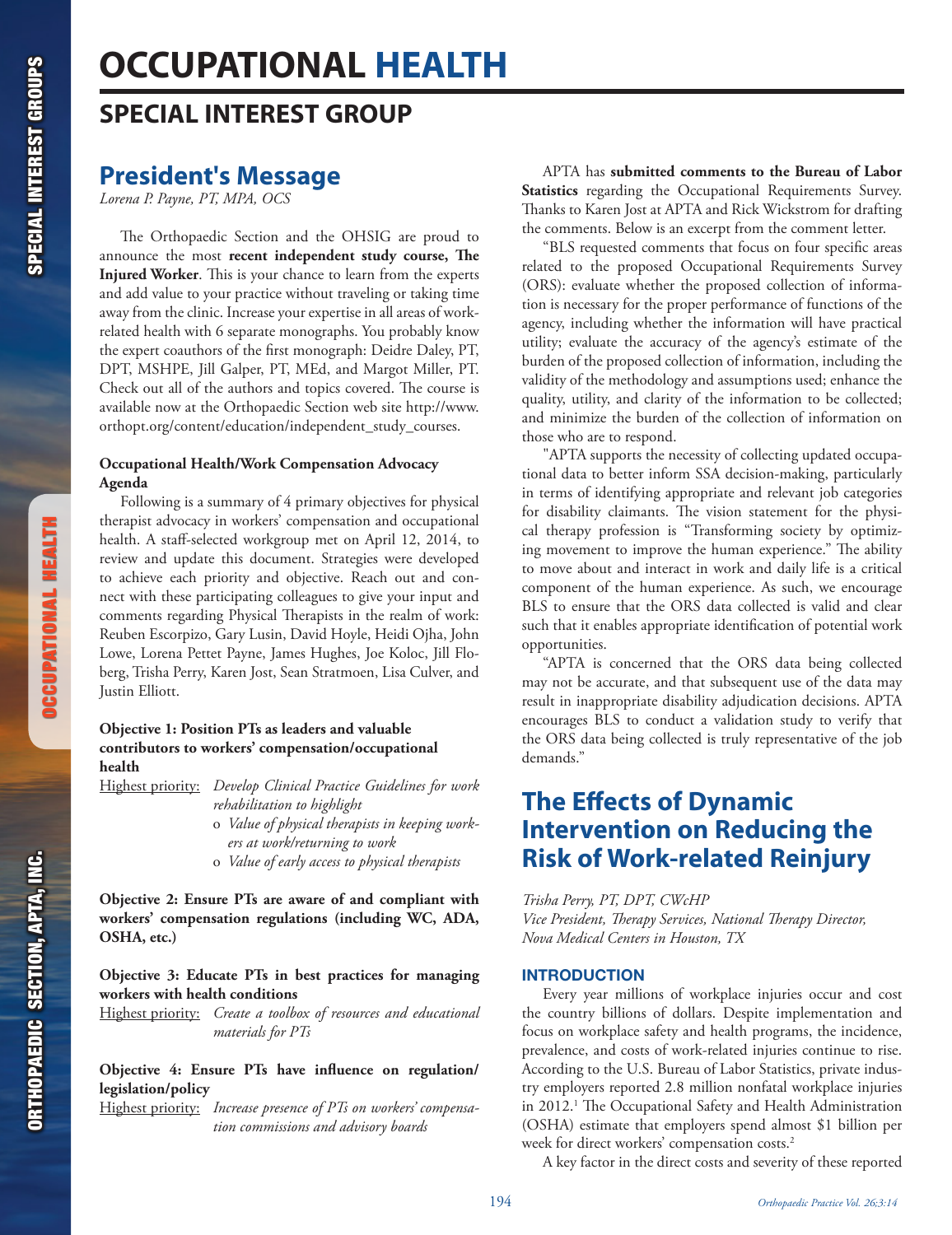injuries are the recorded days away from work. In 2012, the median days away from work had increased from 8 days in 2011 to 9 days. When the injury was classified as a musculoskeletal disorder the median number of days before returning to work increased to 12 days.<sup>3</sup> This is an alarming number of days for many organizations because 34% of all workers who sustained a workplace injury requiring days off work, sustained a musculoskeletal disorder.

Workers with back injuries alone are the most prevalent and costly occupational injury after returning to work because a substantial portion have recurrences.<sup>4</sup> There are limited studies that looked at methods to reduce the recurrence rate or discussions on data collection of cases with reinjuries. Radoslaw et al<sup>5</sup> are among the few authors who have conducted studies to examine whether recurrences substantially contribute to the total medical and indemnity costs as well as the total duration of work disability. The high burden of recurrent episodes of low back injury is robust, and total costs and duration of work disability have substantially higher costs and longer duration of work disability than those without recurrence, suggesting an intensive application of worker education and an active exercise program to reduce the risk of reinjury. This is the only evidence of its kind in the workers' compensation arena to suggest a link between the reductions of work-related reinjury to dynamic intervention post initial injury.

There is agreement that many workers with acute low back injuries will suffer a recurrence, but the only meaningful way to study the incidence of recurrence is to enroll a cohort of patients at risk of recurrence, use a standardized definition of an episode of low back pain, and follow all patients for the same length of time. Further research is warranted because few studies have examined the recurrence of injury and the lack of a standard definition for recurrence of injury have resulted in potentially flawed estimates.<sup>6</sup> The purpose of this literature review is to examine the evidence that supports the effectiveness of dynamic intervention on reducing the risk of work-related reinjury.

### **METHODS**

Various electronic databases were searched from February 15-18, 2014, including PubMed, Science Direct, *Journal of Orthopaedic and Sports Physical Therapy, Physical Therapy, Journal of Strength and Conditioning*, and Google Scholar. Initially, an advanced search was performed using the terms "functional training AND risk of reinjury" resulting in 6 articles and "dynamic training AND risk of reinjury" with no results. The search was then broadened to find more research studies using the simple search with terms such as "movement," "reinjury," "specificity," "exercises," and "dynamic," along with cross-referenced articles. The studies found were then screened by their titles and the relevance of the abstracts to the clinical question, resulting in 31 articles of interest. Of the total articles found, 4 articles met the inclusion criteria of research with adult human subjects published within the previous 10-year period. The articles included musculoskeletal injuries only; those involving cardiopulmonary and neurological disorders or dysfunctions were excluded. Only one systematic review was found. No randomized controlled trials were discovered. All relevant research studies used in this review regarding the effects of dynamic intervention referred to the athletic population, rather than our primary interest in the occupational health population.

# REVIEW OF THE LITERATURE

**Herman K, Barton C, Malliaras P, Morrissey D. The effectiveness of neuromuscular warm-up strategies that require no additional equipment, for preventing lower limb injuries during sports participation: a systematic review.** *BMC Med***. 2012;10:75.**

Herman et al<sup>7</sup> conducted a systematic review to determine which neuromuscular strategy is most effective in preventing lower extremity injuries during sports and in which sporting group they are effective. According to the authors, stretching alone is not sufficient enough to prevent injuries, and they mention various neuromuscular strategies that have been hypothesized to be necessary in improving joint position sense, joint stability, and protective joint reflexes. The studies included in their review involved an average of 1500 participants investigating both male and female athletes in two studies and only females in the remaining 7 studies.

The studies researched the effectiveness of various neuromuscular strategies, such as the Knee Injury Prevention Program (KIPP), the 11+, the 11, and the HarmoKnee program. For undefined lower limb injuries, the 11+ and KIPP strategies were found to be significantly more effective in reducing the risk of overall lower limb injuries and lower limb overuse injuries. For hip and thigh injuries, the 11 program demonstrated reduced risk of groin injuries. The HarmoKnee and the 11+ program significantly reduced the risk of knee injuries. The Prevent Injury and Enhance Performance (PEP) strategy was found to be the most effective neuromuscular strategy in reducing ACL injuries. The PEP strategy significantly reduced the risk of reinjury in previous non-contact ACL injuries. The Anterior Knee Pain Prevention Training Programme (AKP PTP) strategy significantly reduced the incidence of anterior knee pain. The KIPP strategy was found to reduce non-contact ankle sprains.

The authors discussed that, apart from a few methodological weaknesses, the studies demonstrated that better injury prevention could be attained when these neuromuscular strategies include a combination of stretching, strengthening, balance exercises, sport-specific drills, and landing techniques. Positive benefits were also reported when the strategies are continued for longer than 3 months.

## **Herman SL, Smith DT. Four-week dynamic stretching warm-up intervention elicits longer-term performance benefits.** *J Strength Cond Res***. 2008;22(4):1286-1297.**

Herman and Smith<sup>8</sup> conducted this study to evaluate whether a dynamic stretching warm-up (DWU) performed daily over 4 weeks positively influenced power, speed, agility, endurance, flexibility, and strength performance measures when compared to a static stretching warm-up (SWU) in collegiate wrestlers. The authors included 24 National Collegiate Athletic Association Division-I male wrestlers and assigned them randomly to two intervention groups of the treatment condition; DWU or the active control condition, and SWU by using a random digit algorithm. In total, 13 wrestlers were assigned to the SWU group and 11 to the DWU group; however, due to withdrawals such as injury, quitting, and/or the inability to continue participation, only 10 wrestlers concluded the study in each group. Each participant underwent (1) an orientation that included screening for eligibility to participate, (2) introduction to the purpose and methods of the study, and (3) verbal and visual presentation of DWU and SWU interventions and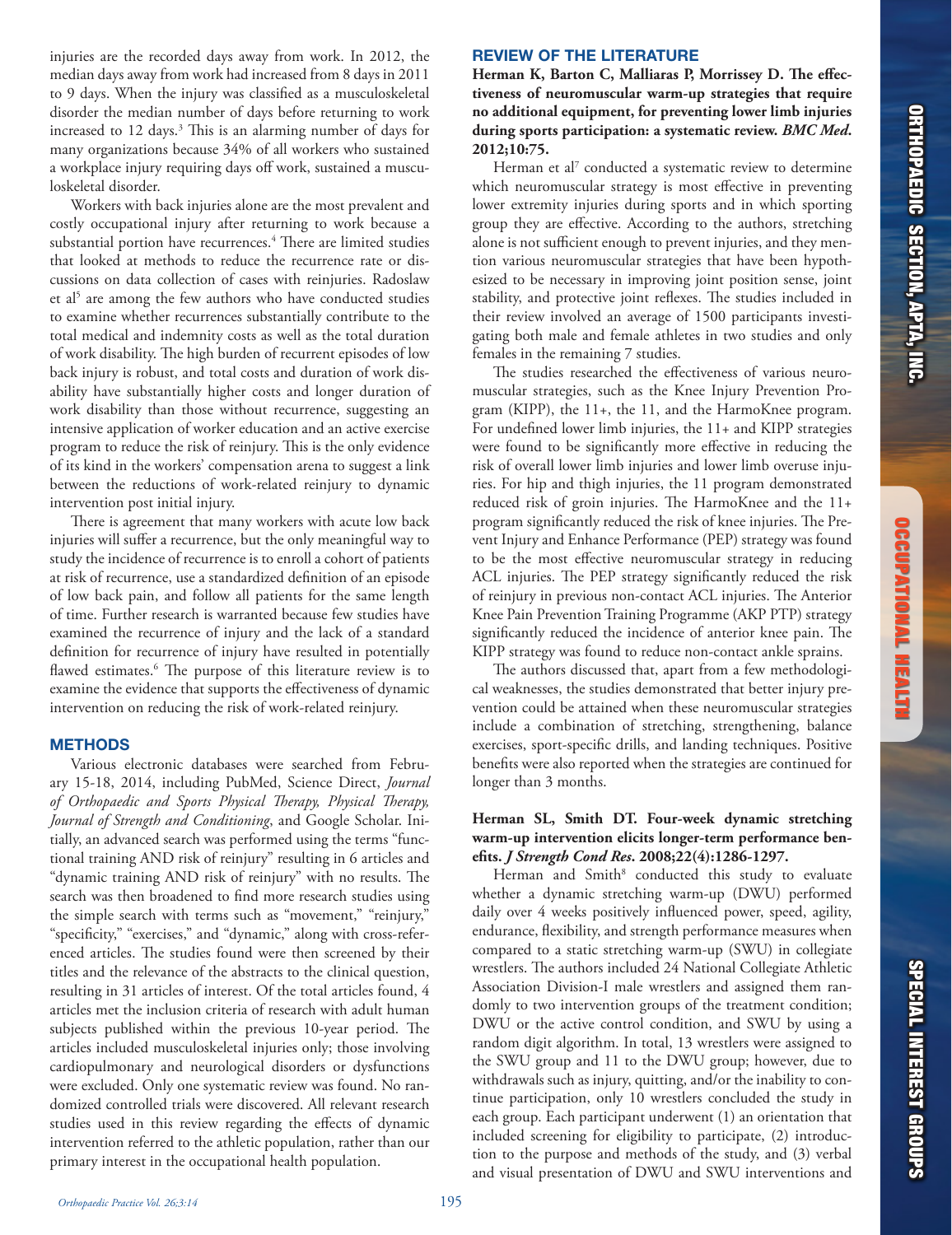OCCUPATIONAL HEALTH

ORTHOPAEDIC SECTION, APTA, INC.<br>Special interest groups **ORTHOPAEDIC SECTION, APTA, INC.** 

functional performance tests. The participants were then asked to rehearse the warm-ups and the tests. The experimental period included 4 weeks of either 11 DWUs or 8 SWUs, depending on the group and baseline, and 4-week follow-up measurements were taken for anthropometric measurements and performance tests.

The performance tests that were used in the study assessed total body explosive power, anaerobic fitness, muscle strength and endurance of the arms, shoulder girdle and the abdominal muscles, lower body power, acceleration, and agility. The authors noted various researchers have validated the use of these measurements for the properties required in wrestling, hence making the measurements sport-specific. The baseline characteristics demonstrated no difference except the decreased muscular endurance and longer time to finish the 600-m long run in SWU group as compared to DWU, with no difference in peak torque for hamstring, flexibility of hamstring and trunk and pull-up specific endurance. The 4-week follow-up revealed improvement in quadriceps peak torque, broad jump, medicine ball underhand throw for distance, sit ups, push-ups, time to complete a 300-yard shuttle run, as well as the 600-m run in the DWU group, as compared to a decreased push-up performance and 600-m run with no improvement in other measurements in the SWU group; thereby accentuating the improvement in push-ups and 600 m in the DWU group.

The authors proposed that the DWU group demonstrated improvements in the physical performance test 24 hours after the last DWU was performed, supporting the long-term effects of DWUs, which also reflects possible improvements. Herman and Smith<sup>8</sup> suggested that the improvement might be a result of the involvement of multiple contributing factors, which included, but were not limited to, sport-specific movements, increased muscle, and core temperature. This study suggests that when athletes are trained using sport-specific dynamic movements, it is possible for these physiological improvements to be sustained for a longer duration; therefore, long-term improvements can be seen in their sport performance.

Strengths of this study included the avoidance of group contamination by allowing no contact between the intervention groups, by allowing no other physical training apart from standardized wrestling drills, and by requiring measurements to be recorded at the same time. The design of the study was quasiexperimental with inadequate randomization, no blinding, and no treatment control group; thereby, decreasing the strength of the study.

# **Sherry MA, Best TM. A Comparison of 2 Rehabilitation Programs in the Treatment of Acute Hamstring Strains.** *J Orthop Sports Phys Ther***. 2004;34(3):116-126.**

In their prospective randomized comparison of two rehab programs, Sherry and Best<sup>9</sup> found a difference in the percentage of recurrent hamstring strain when following up at two weeks and one year after return to sport. Only 7.7% of subjects who completed a progressive agility and trunk stabilization program suffered a recurrent injury compared to 70% of the subjects who completed a hamstring protocol consisting of static stretching, isolated resistive exercise, and icing.

In the article, the effectiveness of two rehabilitations programs used to treat acute hamstring strains were compared by assessing time needed to return to sports and reinjury rate at two weeks and the first year post return to sport. A total

of 24 subjects with acute hamstring strains were recruited by means of posters, local physicians, athletic trainers, and physical therapists. Using a 4-block fixed-allocation randomization process, 11 subjects were assigned to a hamstring stretching and strengthening (STST) intervention group while the other 13 subjects were assigned to a progressive agility and trunk stabilization (PATS) intervention group. Both rehabilitation programs were completed as home exercise programs on a daily basis and subjects were encouraged to continue their programs at least 3 days a week for two months after returning to sports. Subjects were evaluated every 7 days to monitor progress, and readiness to return to sports was determined by meeting specific criteria for manual muscle testing, absence of palpable tenderness, and demonstrating subjective readiness following agility and running screens. In addition, functional testing consisting of variations in hopping and a single sprint were also performed on the day of return to sport to ensure a safe return.

The authors found that recurrence of hamstring strain within the first 16 days of return to sports occurred in 54% of athletes from the STST program and 0% from the PATS program. Within the first year of returning to sports, recurrence of hamstring strain was present in 70% of athletes from the STST program versus an impressive 7.7% from the PATS program. The likelihood of reinjury was significantly less for the athlete in the PATS group at two weeks and one year after return to sport. Other findings showed that time needed to return to sports, number of days of rehabilitation, performance on the functional testing profile, and severity of injury were not statistically significant.

A rehabilitation program consisting of agility and trunk stabilization exercises proved to be more effective than a traditional stretching and strengthening program when considering the effect on preventing injury recurrence in athletes with acute hamstring strains. However, the authors identified that there were no measurements taken to assess both trunk stability and neuromuscular control pre- and postintervention programs. Therefore, the results of this study could not be attributed to changes in trunk stability, coordination, or other aspects of motor control. Perhaps an improved functional test profile should be designed to better predict successful return to sports.

# **Comfort P, Green CM, Mathhews, M. Training considerations after hamstring injury in athletes.** *Strength Cond***. 2009;3(1):68-74.**

The purpose of this study was to propose an effective treatment approach for athletes with a hamstring strain and to reduce its recurrence upon their return to sport. Comfort et al<sup>10</sup> reviewed the effects of sport-specific and advanced strength and conditioning training involving stretching, strengthening, eccentric training, plyometric and agility drills on athletes returning to sport. The review suggested the importance of tailoring the treatment and rehabilitation of an athlete to the healing process and the demands of the specific sports.

According to the authors, healing of the strained muscle fibers was marked by formation of both shorter and less elastic connective tissue. This formation resulted in decreased flexibility, impaired functions, replacement of muscle fibers with scar tissues of decreased tensile strength, and disrupted stretch shortening cycles. These results ultimately end in restricted contraction, poor lengthening, and increased risk of re-rupture. To regain the lost flexibility, the authors discussed the use of